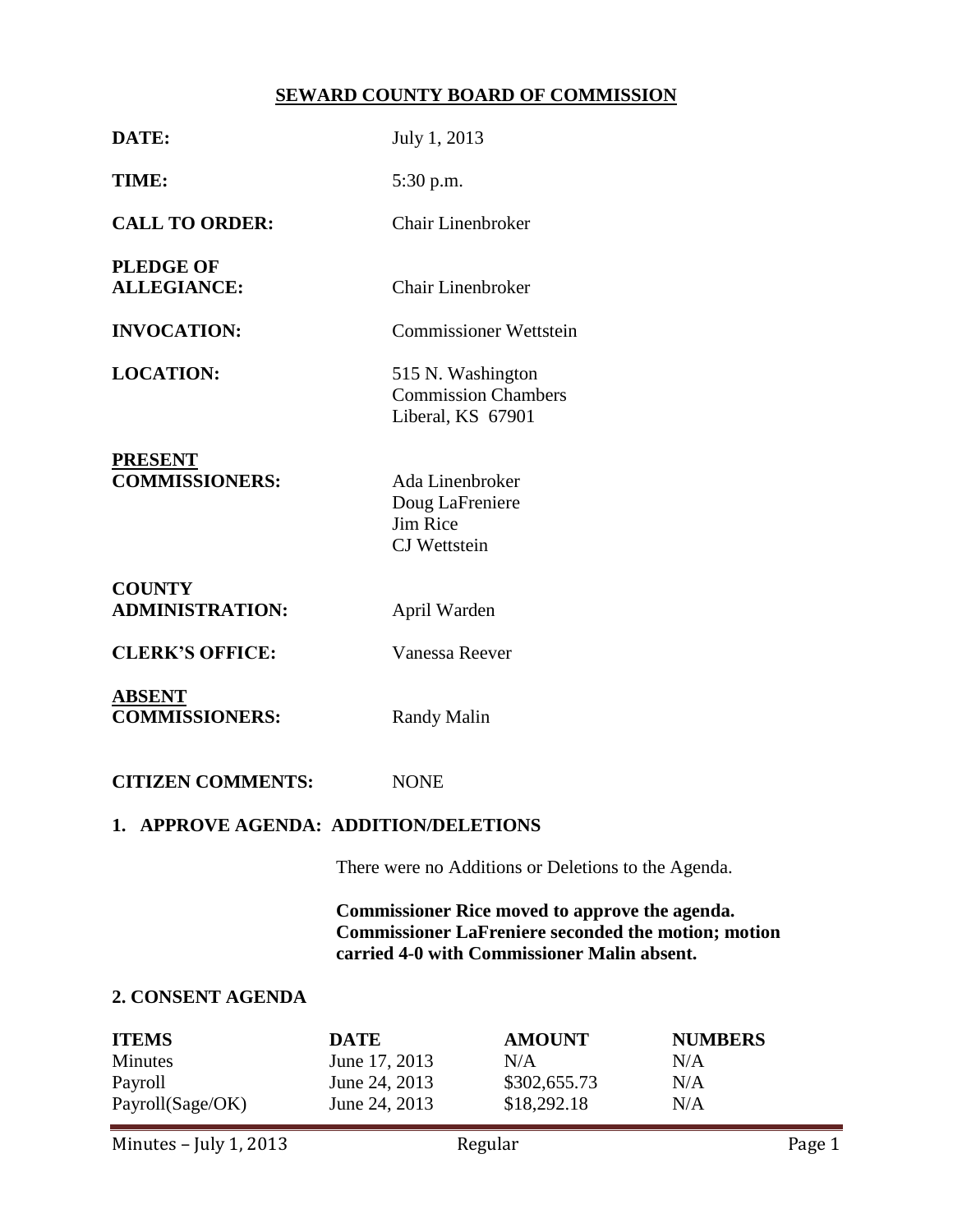| Vouchers<br>Abates<br>Escapes<br><b>Crossing Permits</b> | July 1, 2013<br><b>NONE</b><br><b>NONE</b><br><b>NONE</b>                                                                                                         | \$689,821.41              | 150707-150908 |
|----------------------------------------------------------|-------------------------------------------------------------------------------------------------------------------------------------------------------------------|---------------------------|---------------|
| <b>REQUISITIONS</b>                                      | <b>NONE</b>                                                                                                                                                       |                           |               |
|                                                          | Vice Chair LaFreniere moved to approve the Consent Agenda.<br><b>Commissioner Rice seconded the motion; motion carried 4-0</b><br>with Commissioner Malin absent. |                           |               |
| 3. NEW EMPLOYEES                                         |                                                                                                                                                                   |                           |               |
|                                                          | Toni A. Davis                                                                                                                                                     | <b>Register of Deeds</b>  |               |
|                                                          | Dayton L. Davis                                                                                                                                                   | <b>Sheriff Department</b> |               |
|                                                          | Jose S. Pando Jr.                                                                                                                                                 | <b>Sheriff Department</b> |               |
|                                                          | Kelly J. Campbell                                                                                                                                                 | <b>Sheriff Department</b> |               |
|                                                          | Michael J. Ramey                                                                                                                                                  | Landfill – Kansas         |               |
|                                                          | Jennifer D. Tanner                                                                                                                                                | <b>Appraiser Office</b>   |               |
|                                                          | Kevin J. King                                                                                                                                                     | Landfill – Oklahoma       |               |
|                                                          | Kambrie S. Long                                                                                                                                                   | <b>Appraiser Office</b>   |               |
|                                                          | James B. Herring                                                                                                                                                  | Road & Bridge             |               |

#### **4. RENEWAL OF M&I AND WIC AGREEMENT**

Martha Brown, Health Department Director, requested that the Board approve the renewal of the M&I and WIC Memorandum of Agreement with Dietitian Susan Lukwago.

**Commissioner Wettstein moved to approve the renewal of M&I and WIC Memorandum of Agreement with Susan Lukwago. Vice Chair LaFreniere seconded the motion; motion carried 4-0 with Commissioner Malin absent.**

Martha Brown, also informed the Board that the July 24, Regional Public Health Workshop has been cancelled and rescheduled to September 24 in Garden City.

### **5. WEB STREAMING CAPSTONE PROJECT**

Vanessa Reever, Seward County Finance Coordinator, and Mark Rohlf, IT Director, informed the Board that they are attending the Certified Public Manager Program. To become a CPM they must develop and implement a comprehensive project plan known as the Capstone Project. The Capstone Project goals they came up with would make the Commission meetings more accessible, open and transparent and give the Board the ability to archive the Commission meetings on the internet. The way to accomplish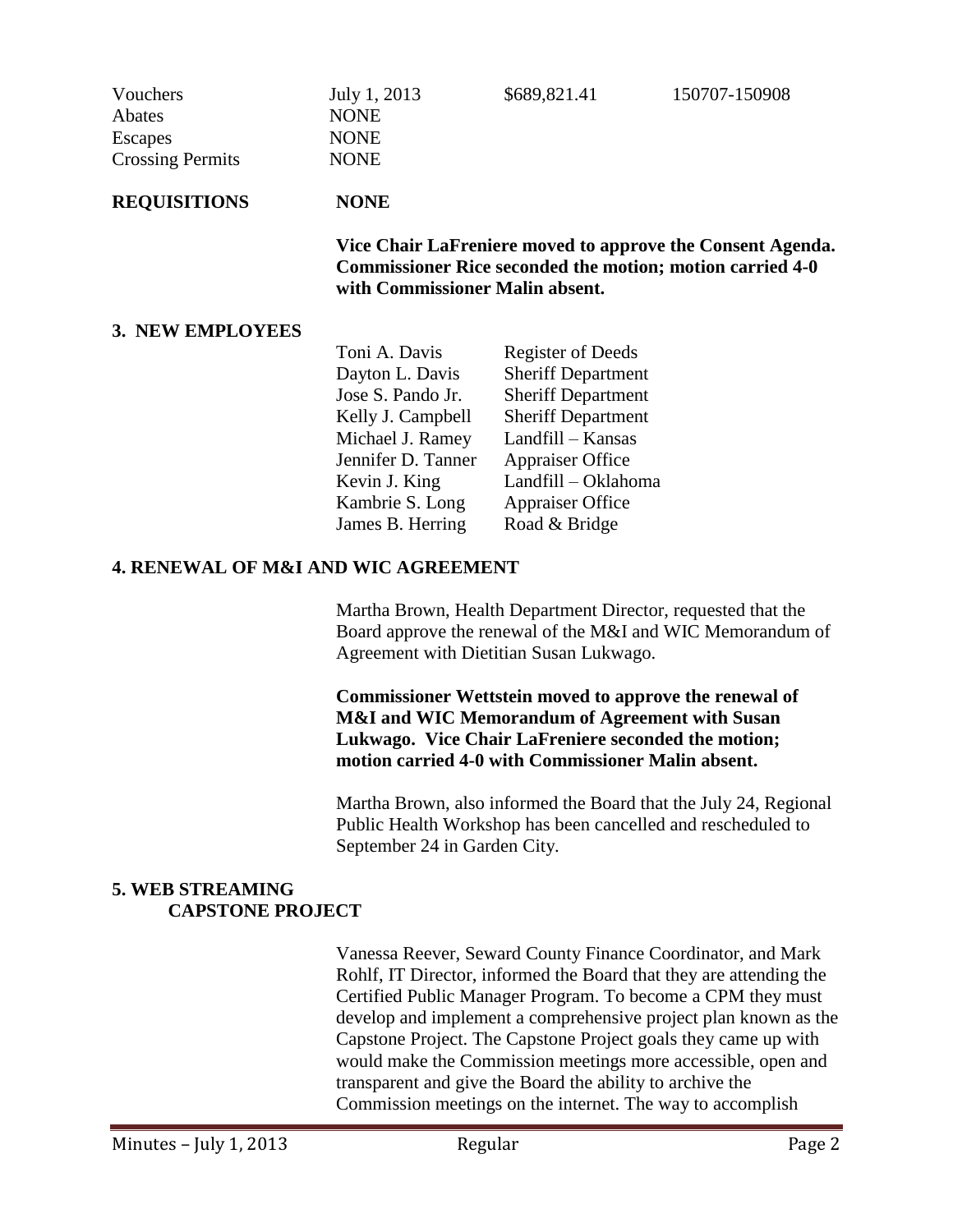those goals would be by web streaming the Commission meetings online. They presented the board with a proposal by SWAGIT Productions and its partner Destiny. The first year investment cost would be \$29,535; this includes a onetime investment of \$18, 385. The second year investment would be the annual maintenance fee of \$11,150. They asked the Board to approve the proposal of SWAGIT Productions and Destiny in the 2014 budget.

After some discussion, the Board stated that they like the project but they would like to see any cost saving figures and look over the 2014 Budget before making any decisions. No action was taken.

#### **6. DISPOSAL OF ASSETS**

Greg Standard Emergency Management requested permission to dispose of a 2007 Ford pick.

**Commissioner Rice moved to allow the disposal of a 2007 Ford pickup from Emergency Management department. Vice Chair LaFreniere seconded the motion; motion carried 4-0 with Commissioner Malin absent.**

#### **7. UPDATE ON DISEASED ANIMAL CONTROL**

Greg Standard Emergency Management Director gave the Board an update on the Standard Operating Guide in case of a highly contagious animal disease outbreak.

#### **8. BOARD APPOINTMENT Fair Board**

County Administrator April Warden informed the Board that Delbert Stebens applied for the vacancy left by Nancy Kletcka on the Fair Board. She also stated that Jana Christian also applied for the vacancy but her application was late.

**Commissioner Rice moved to accept and consider Fair Board application from Jana Christian to fill the unexpired term. Vice Chair LaFreniere seconded the motion; motion carried 4- 0 with Commissioner Malin absent.**

After some discussion, the Board made the following motion.

**Commissioner Rice moved to appoint Jana Christian to the Fair Board for the unexpired term. Vice Chair LaFreniere seconded the motion; motion carried 4-0 with Commissioner Malin absent.**